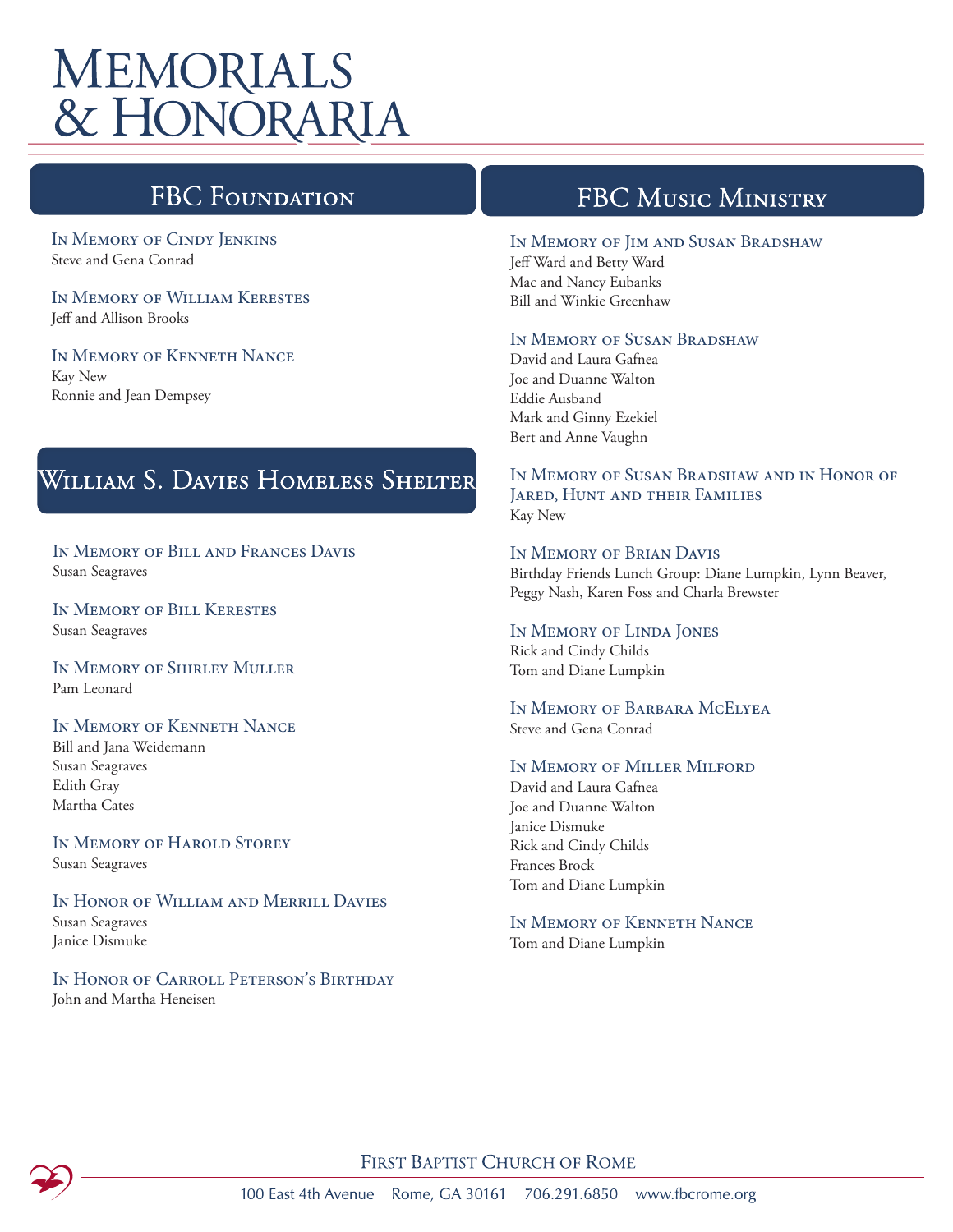# **MEMORIALS** & HONORARIA

## **CBF WORLD HUNGER RELIEF**

In Memory of Barbara McElyea Roy and Caroline Alford

In Memory of Shirley Muller and In Honor of Rick Muller, Leigh Ann Muller Bingham and their Families Kay New

In Memory of I. Harold Storey Jeff and Allison Brooks The Officers and Staff of First Community Bank, Chatsworth GA.

IN HONOR OF THE MINISTERS, STAFF, DEACONS AND PASTOR SEARCH COMMITTEE Janice Dismuke

## ROME/FLOYD COMMUMITY KITCHEN

In Memory of Charline Murphy and in Honor of FRANK MURPHY Janice Dismuke

In Memory of Kenneth Nance Richard York

In Memory of William Segars Janice Dismuke Tom and Diane Lumpkin

In Honor of Reverend John Uldrick and Family Janice Dismuke

### **CBF GLOBAL MISSIONS**

In Memory of Brian Davis Roy and Caroline Alford

In Memory of Libby York Richard York

In Honor of Sally Kerestes and in Memory of Bill Kerestes Janice Dismuke

## FBC CHILDREN'S MINISTRY

In Memory of Bill Thompson

Becky Couch Martha Cates Bobby George and Kimberly Higgins

### RUTH & NAOMI WOMEN'S SHELTER

In Memory of Shirley Muller Janice Dismuke

In Honor of Gwen Stephens Hildred Thompson